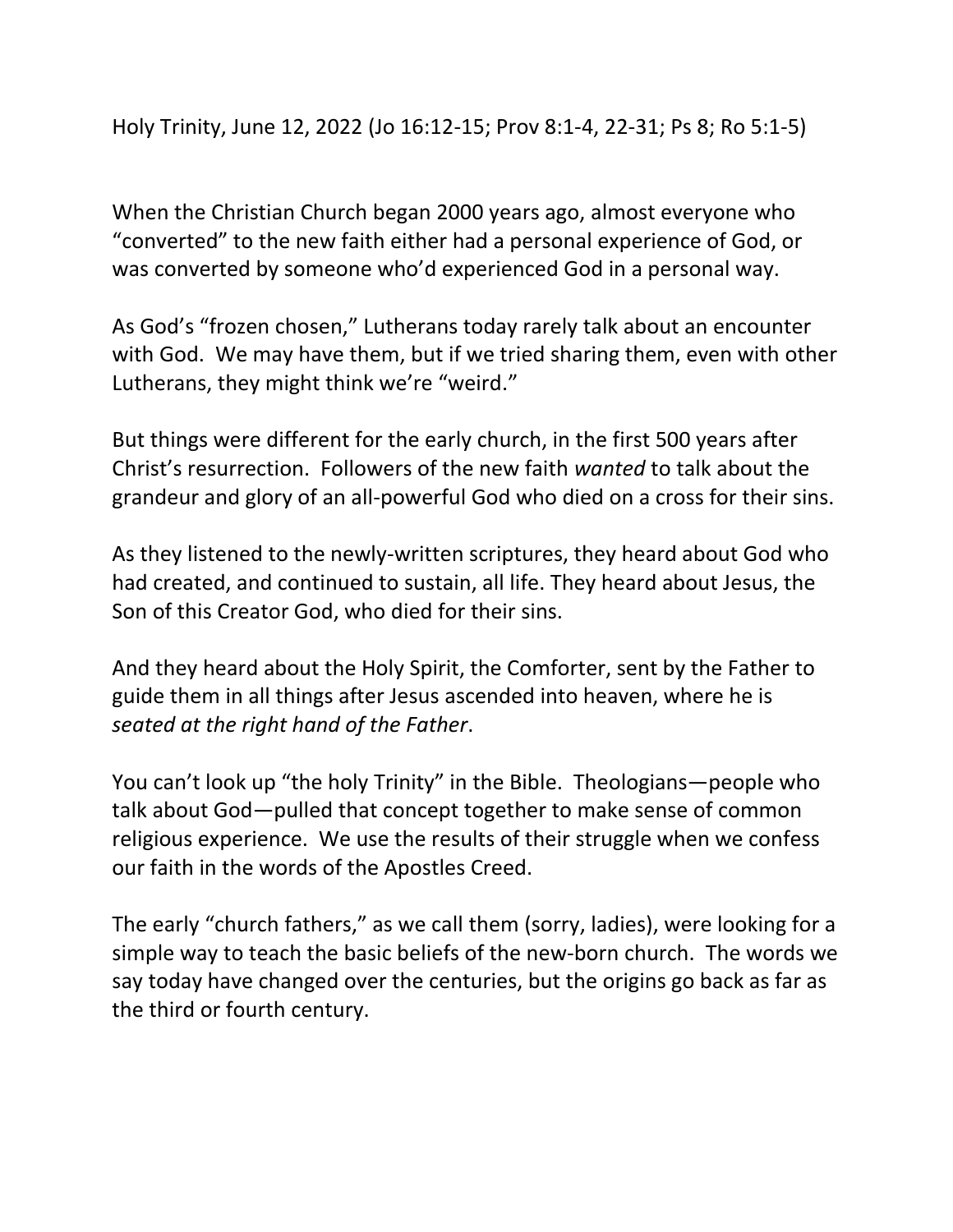## Page 2

The "baptism of the Holy Spirit" on the first Christian Pentecost added about 3000 people to the small group of the Lord's faithful followers. It was that same Holy Spirit who became the leader and guide of the early church, as he **led believers into all truth.** All the "truth" that unites mainline Christians today is expressed in the words of the Apostles Creed.

It's human nature to want to cling to what's comfortable and familiar. Especially for something as personal as an issue of faith. Especially in our western culture, where faith, like almost everything else, has taken on such an individual meaning.

But the church in the western world has moved far from the origins and intentions of scriptures. The Bible was written over the course of hundreds of years, and it documents many changes in the ways people responded to God's commands and mercies.

There are a lot of stories of individuals in both the Old and New Testaments. But in every story, the individual is part of a larger community—a community of faith. And in every story, it's the *community* that receives God's commands and mercies.

Biblical Christian faith isn't individualistic. It begins in community through the sacrament of baptism. It's nourished in community through worship and Christian education. It's renewed whenever Christians receive the body and blood of Jesus, given and shed for the plural *you*.

The living body of Christ, the Church, looks a lot different today than it did 2000 years ago. It's changed with the times, and with location. We can't live or experience Christianity today in the United States the same way the early believers did in Jerusalem or Rome. There's been too much change.